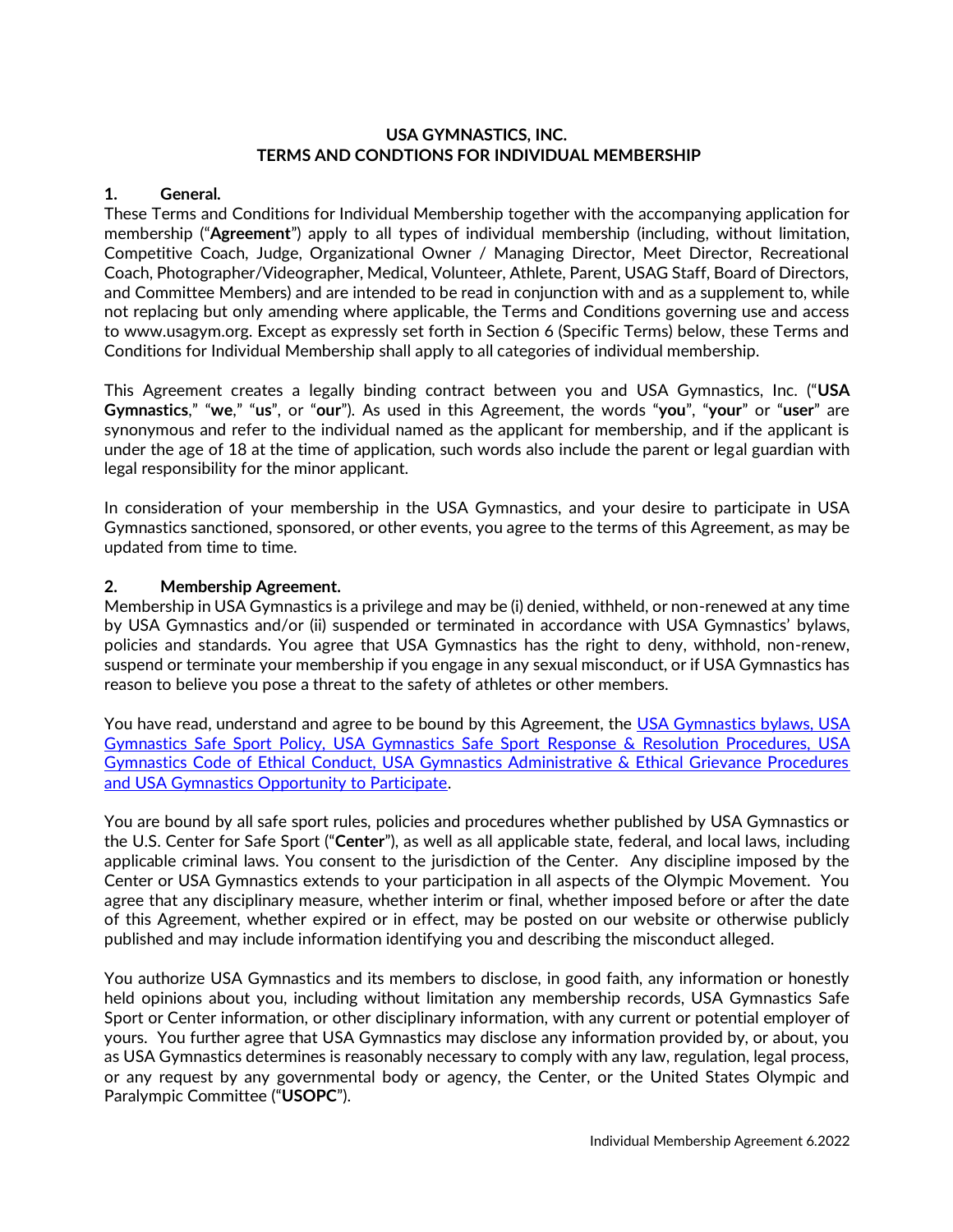TO THE MAXIMUM EXTENT ALLOWED BY LAW, YOU FOREVER RELEASE AND DISCHARGE USA GYMNASTICS AND/OR ITS MEMBERS FROM ANY AND ALL LOSS, LIABILITY, DAMAGE OR CLAIM OF ANY KIND OR NATURE, WHETHER KNOWN OR UNKNOWN, WHETHER IN LAW OR IN EQUITY, WHETHER NOW EXISTING OR ACCRUING IN THE FUTURE, ARISING OUT OF OR IN CONNECTION WITH ANY INFORMATION OR OPINIONS DISCLOSED IN ACCORDANCE WITH THIS SECTION.

# **3. USA Gymnastics Policies.**

You agree that you will become familiar with and be bound by all policies that apply to you or your membership with USA Gymnastics. These include, but are not limited to, this Agreement, rules of competition; USA Gymnastics Safe Sport Policy; USA Gymnastics Safe Sport Response & Resolution Procedures, USA Gymnastics Code of Ethical Conduct, USA Gymnastics Administrative & Ethical Grievance Procedures, USA Gymnastics Opportunity to Participate Grievance Procedures; all applicable Center policies, handbooks and regulations; all applicable anti-doping rules and policies; and any other rules and policies, as each may be amended from time to time.

From time-to-time we may require you, as a condition of continuing your membership, to obtain additional training, take additional educational courses, submit to additional background check requirements, or provide other information including, but not limited to, Athlete and Parent Handbooks, Employee Handbooks, athlete MAAPP Consent Forms, incident reports, or other business records.

## **4. Grievance Hearing Participation**.

You agree to treat everyone involved in the hearing panel process with respect and civility. You understand and agree to keep all aspects of any USA Gymnastics hearing process that is conducted under USA Gymnastics [Safe Sport,](https://usagym.org/pages/education/safesport/policy.html) th[e Administrative and Ethical Grievance Procedures](https://usagym.org/PDFs/About%20USA%20Gymnastics/Governance/admin_eth_griev.pdf) or the [Opportunity to](https://usagym.org/PDFs/About%20USA%20Gymnastics/Governance/grievance.pdf)  [Participate Hearing Procedures](https://usagym.org/PDFs/About%20USA%20Gymnastics/Governance/grievance.pdf) confidential. This includes, but is not limited to, the allegations and defenses, the names of the claimant(s) and the respondent(s) (if the claimant or respondent is someone other than USA Gymnastics), the names and testimony of witnesses, the evidence presented, and any documents generated or submitted in connection with the hearing (collectively "Confidential Information"). You will not disclose Confidential Information to anyone outside of the hearing process. If you believe Confidential Information may have been disclosed to someone outside the hearing process, you will immediately notify the chair of the hearing panel and [legal@usagym.org.](mailto:legal@usagym.org) Disclosing Confidential Information may subject you to sanctions, up to and including permanent ineligibility for membership in USAG Gymnastics. For the avoidance of doubt, nothing in this Agreement prohibits you from speaking out about any abuse or misconduct.

You understand that the hearing panel members are volunteers. Accordingly, you agree to release the hearing panel members from any and all liability, and you waive any claims against the hearing panel members in connection with their service on the hearing panel. You agree not to sue any hearing panel member arising out of their service on the panel, or ask or require any hearing panel member to be a witness in any legal proceeding.

# **5. WAIVER, LIMITATION OF LIABILITY AND RELEASE.**

USA GYMNASTICS' SOLE LIABILITY SHALL BE AS STATED IN THE USA GYMNASTICS BYLAWS, THIS AGREEMENT, AND OTHER POLICIES. YOU WILL NOT HOLD USA GYMNASTICS LIABLE FOR ANY LOSS OR DAMAGE SUFFERED AS A RESULT OF YOUR MEMBERSHIP. YOUR EXCLUSIVE REMEDY SHALL BE AS SET FORTH IN THIS AGREEMENT.

YOU AGREE THAT YOU ARE FULLY AWARE OF, AND VOLUNTARILY ASSUME, THE RISKS INHERENT IN THE SPORT OF GYMNASTICS. SUCH RISKS MAY INCLUDE BUT ARE NOT LIMITED TO CATASTROPHIC INJURY, PARALYSIS AND DEATH.

TO THE MAXIMUM EXTENT ALLOWED BY LAW, NEITHER USA GYMNASTICS (INCLUDING ITS OFFICERS, DIRECTORS, EMPLOYEES AND AGENTS), NOR ANY HOST ORGANIZATION IS LIABLE FOR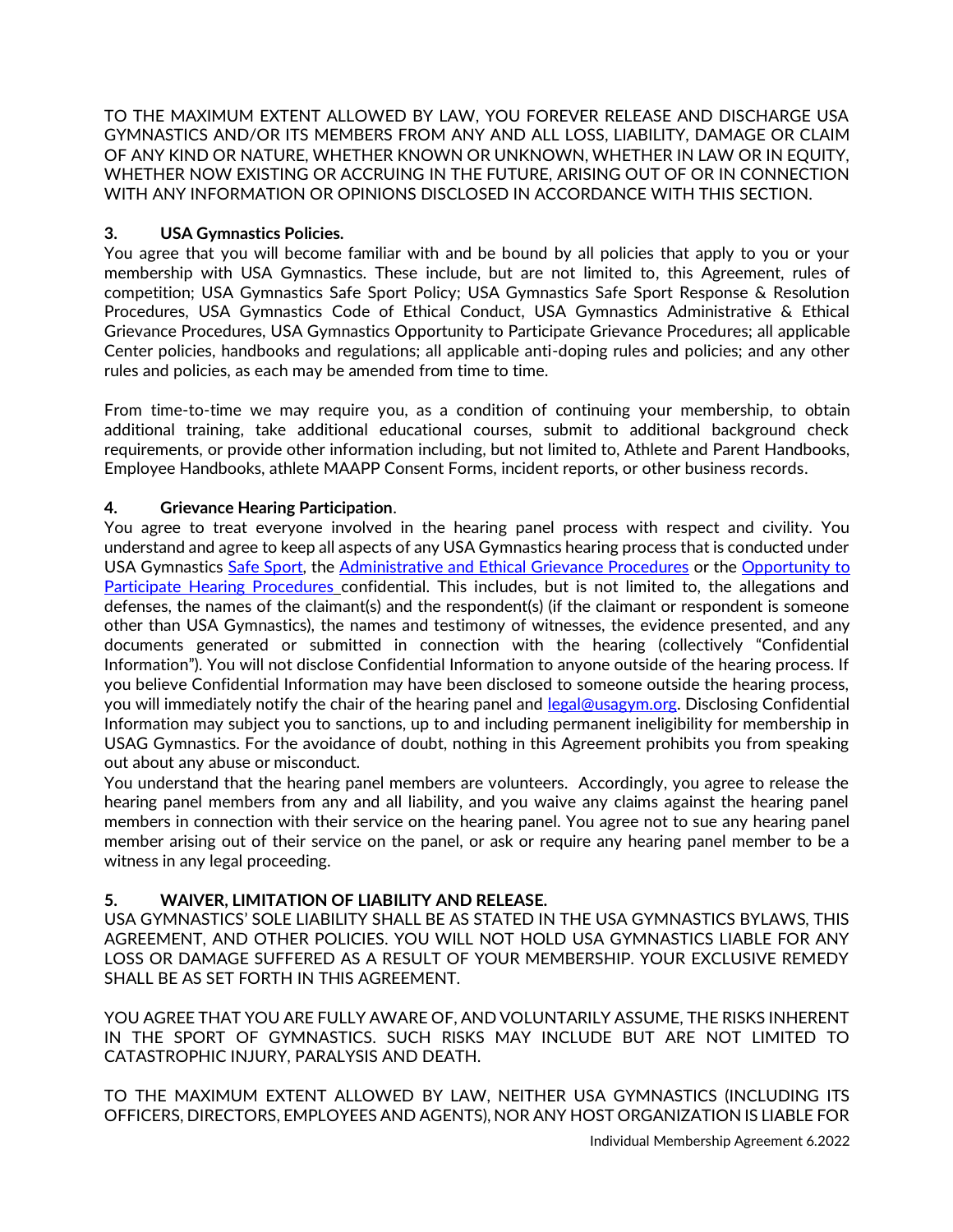ANY LOSS, DAMAGE OR INJURY OF ANY KIND INCLUDING ANY DIRECT, INDIRECT, SPECIAL, INCIDENTAL, EXEMPLARY, CONSEQUENTIAL OR PUNITIVE LOSSES OR DAMAGES, OR DAMAGES ARISING OUT OF OR RELATED TO YOUR MEMBERSHIP OR YOUR PARTICIPATION IN A USA GYMNASTICS SPONSORED, SANCTIONED OR OTHER EVENT.

YOU RELEASE USA GYMNASTICS (INCLUDING ITS OFFICERS, DIRECTORS, EMPLOYEES AND AGENTS), AND/OR ANY HOSTING ORGANIZATION, FROM ANY CLAIMS, LOSSES OR DAMAGES OF ANY KIND ARISING FROM OR IN ANY WAY CONNECTED WITH YOUR MEMBERSHIP OR YOUR PARTICIPATION AT AN EVENT, INCLUDING CLAIMS, LOSSES OR DAMAGES ARISING FROM OR OCCURRING AS A RESULT OF THE NEGLIGENCE OF ANY PARTY, EXCEPT FOR CLAIMS BASED UPON THE INTENTIONAL OR RECKLESS CONDUCT OF ANY PARTY.

NOTHING IN THIS AGREEMENT AFFECTS ANY LIABILITY THAT CANNOT BE EXCLUDED OR LIMITED UNDER APPLICABLE LAW.

# **6. No Assignment or Transfer and Non-Refundable.**

Your membership is non-refundable, non-transferrable and not assignable to any other person or entity. Any purported transfer or assignment is null and void.

## **7. Specific Terms.**

a. Athlete Members - Readiness to Compete.

To the extent you are an athlete member, you will only participate in those USA Gymnastics events for which you are physically and psychologically prepared to compete. Before participating in any USA Gymnastics sponsored, sanctioned or other event(s), you will have sufficiently and proficiently practiced your exercises. You will only perform those exercises that you have accomplished to a degree of confidence necessary to assure yourself and your coach that you can perform them by yourself, appropriately and without unreasonable risk of injury.

b. Athlete Members - Medical Attention.

To the extent you are an athlete member, you give your consent to USA Gymnastics, its employees, agents or other authorized personnel, including but not limited to the host organization of any USA Gymnastics sponsored, sanctioned or other event, to provide, through medical personnel of its choice, customary medical or athletic training attention, transportation and emergency medical services as required in the course of your participation in USA Gymnastics sponsored, sanctioned or other events. You agree that USA Gymnastics is not a covered entity or medical provider as those terms are defined by the Health Insurance Portability and Accountability Act (110 Stat. 1936 et seq.), and that USA Gymnastics does not hold itself out as a provider of medical services.

- c. Athlete Members SafeSport To the extent that you are an adult and an athlete member, you must successfully complete all applicable U.S. Center for SafeSport Core/Refreshercourse requirements each competitive season.
- d. Minor Competitive Coach Requirements

To the extent you are a competitive coach under 18 years old, you agree that as a condition of your membership, you are required to successfully complete all courses required by USA Gymnastics or the Center, including without limitation, the U101: USA Gymnastics Safety/Risk Management course and the U100: Fundamentals of Gymnastics instruction course.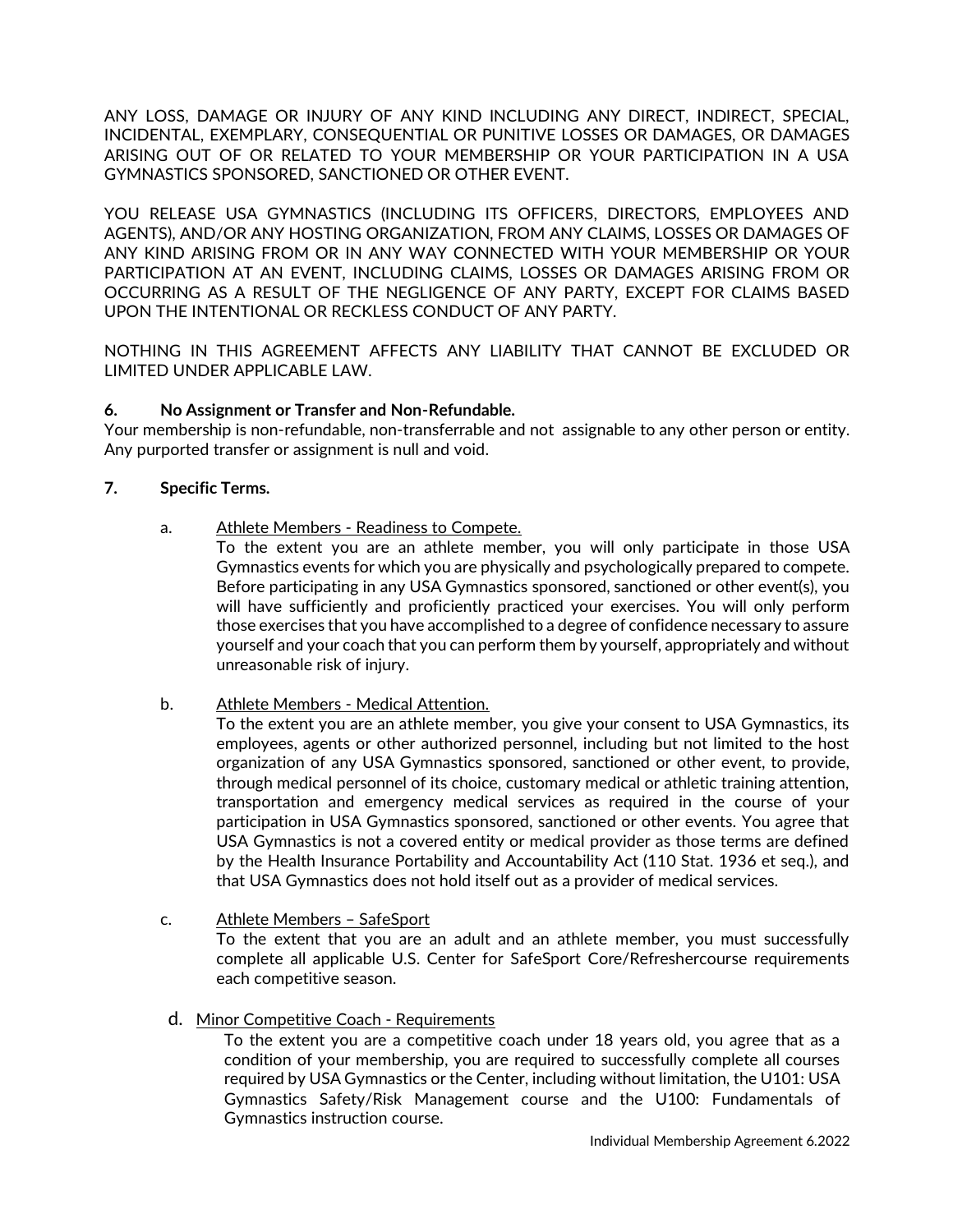e. Minor Judge – Requirements

To the extent you are a judge under 18 years old, you agree that as a condition of your membership, you are required to successfully complete all courses required by USA Gymnastics or the Center, including without limitation, the U101: USA Gymnastics Safety and Risk Management course.

#### f. Recreational Coach – Requirements

If you are an adult recreational coach, you must successfully complete all applicable U.S. Center for SafeSport Core/Refresher course requirements each competitive season. Additionally, you must immediately and successfully complete a criminal background screening through the National Center for Safety Initiatives, if you have not done so within the previous two (2) years. Background screenings from other organizations may not be used to satisfy this requirement. Additionally, you must complete all courses required by USA Gymnastics or the Center, including without limitation, the U113:USA Gymnastics Safe Sport Policy course, U112: Tough Coaching or Emotional Abuse course and acknowledge that you have current concussion education training.

#### g. Competitive Coach – Requirements

If you are an adult competitive coach, you must successfully complete all applicable U.S. Center for SafeSport Core/Refresher course requirements each competitive season. Additionally, you must immediately and successfully complete a criminal background screening through the National Center for Safety Initiatives, if you have not done so within the previous two (2) years. Background screenings from other organizations may not be used to satisfy this requirement. Additionally, you must complete all courses required by USA Gymnastics or the Center, including without limitation, the USA Gymnastics Safety/Risk Management Certification course (if you have not done so within the previous 4 years), U100 Fundamentals of Gymnastics Instruction course, U113: USA Gymnastics Safe Sport Policy course, U112: Tough Coaching or Emotional Abuse course and acknowledge that you have current concussion education training.

#### h. Judge – Requirements

If you are an adult judge, you must successfully complete all applicable U.S. Center for SafeSport Core/Refresher course requirements each competitive season. Additionally, you must immediately and successfully complete a criminal background screening through the National Center for Safety Initiatives, if you have not done so within the previous two (2) years. Background screenings from other organizations may not be used to satisfy this requirement. Additionally, you must complete all courses required by USA Gymnastics or the Center, including without limitation, the U101: USA Gymnastics Safety/Risk Management Certification course (if you have not done so within the previous 4 years) and the U113: USA Gymnastics Safe Sport Policy course.

i. Organizational Owner/Managing Director - Requirements

If you are an organizational owner/managing director, you must successfully complete all applicable U.S. Center for SafeSport Core/Refresher course requirements each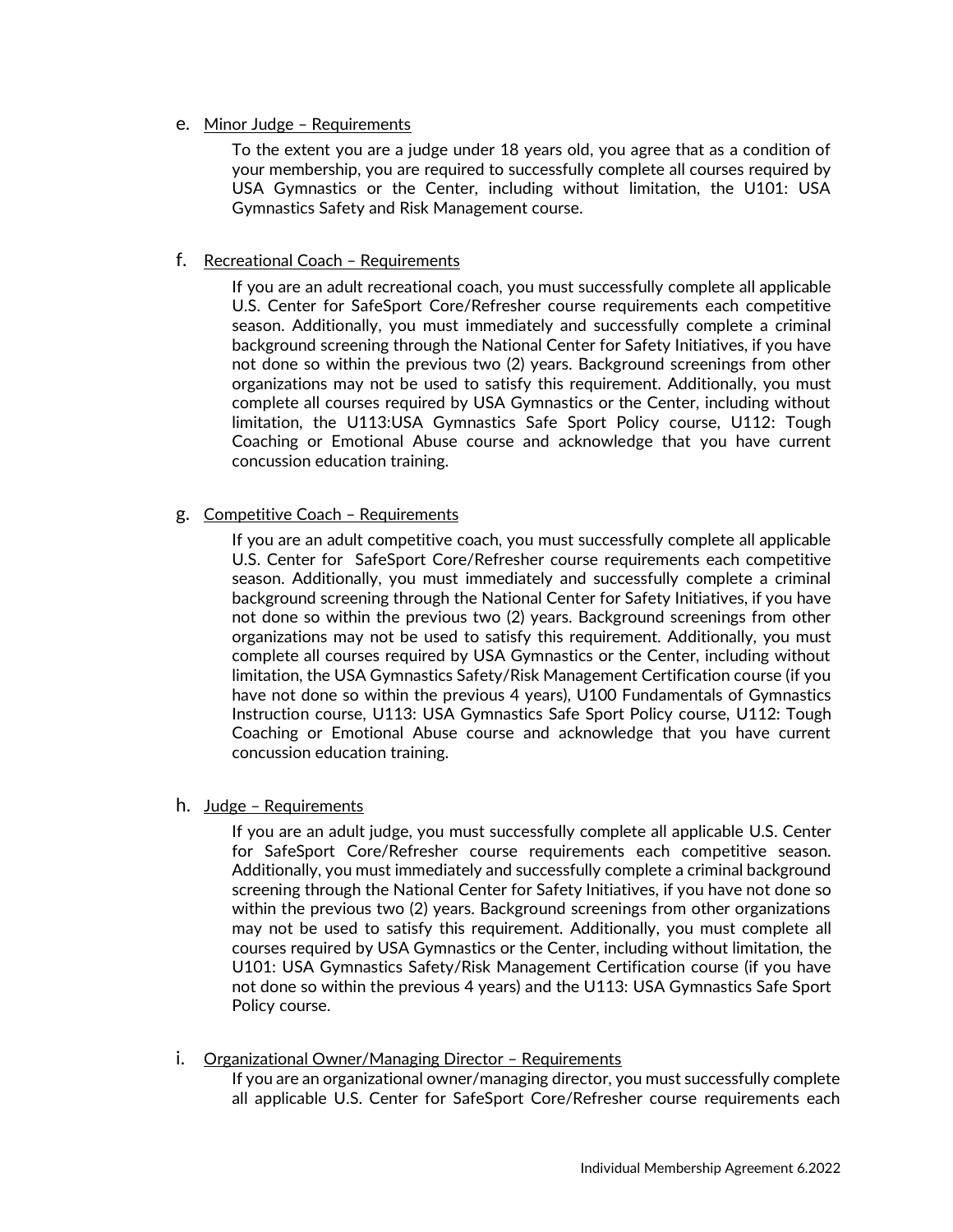competitive season. Additionally, you must immediately and successfully complete a criminal background screening through the National Center for Safety Initiatives, if you have not done so within the previous two (2) years. Background screenings from other organizations may not be used to satisfy this requirement. Additionally, you must complete all courses required by USA Gymnastics or the Center, including without limitation, the USA Gymnastics Safety/Risk Management Certification course (if you have not done so within the previous 4 years), U113: USA Gymnastics Safe Sport Policy course, U112: Tough Coaching or Emotional Abuse course and acknowledge that you have current concussion education training.

j. Meet Director - Requirements

Meet Director Requirements: If you are an adult Meet Director, you must successfully complete all applicable U.S. Center fo SafeSport Core/Refresher course requirements each competitive season. Additionally, you must immediately and successfully complete a criminal background screening through the National Center for Safety Initiatives, if you have not done so within the previous two (2) years. Background screenings from other organizations may not be used to satisfy this requirement. Additionally, you must complete all courses required by USA Gymnastics or the Center, including without limitation, the USA Gymnastics Safety/Risk Management Certification course (if you have not done so within the previous 4 years), U113: USA Gymnastics Safe Sport Policy course, acknowledge that you have current concussion education training, and the Meet Director's certification for Acrobatic and Women's disciplines only.

k. Photographer/Videographer - Requirements

If you are an adult photographer/videographer, you must successfully complete all applicable U.S. Center for SafeSport Core/Refresher course requirements each competitive season. Additionally, you must immediately and successfully complete a criminal background screening through the National Center for Safety Initiatives, if you have not done so within the previous two (2) years. Background screenings from other organizations may not be used to satisfy this requirement. Additionally, you must complete all courses required by USA Gymnastics or the Center.

l. Medical – Requirements

If you are an adult medical member, you must successfully complete all applicable U.S. Center for SafeSport Core/Refresher course requirements each competitive season. Additionally, you must immediately and successfully complete a criminal background screening through the National Center for Safety Initiatives, if you have not done so within the previous two (2) years. Background screenings from other organizations may not be used to satisfy this requirement. Additionally, you must complete all courses required by USA Gymnastics or the Center, including without limitation, the U113: USA Gymnastics Safe Sport Policy course.

m. Volunteer – Requirements

If you are an adult volunteer member over the age of 18 with regular access to and/or authority over minors, you must pass a criminal background check and take all courses required by USA Gymnastics or the U.S. Center for SafeSport Center, including without limitation, the required U110: U.S. Center for SafeSport Core/Refresher Training.